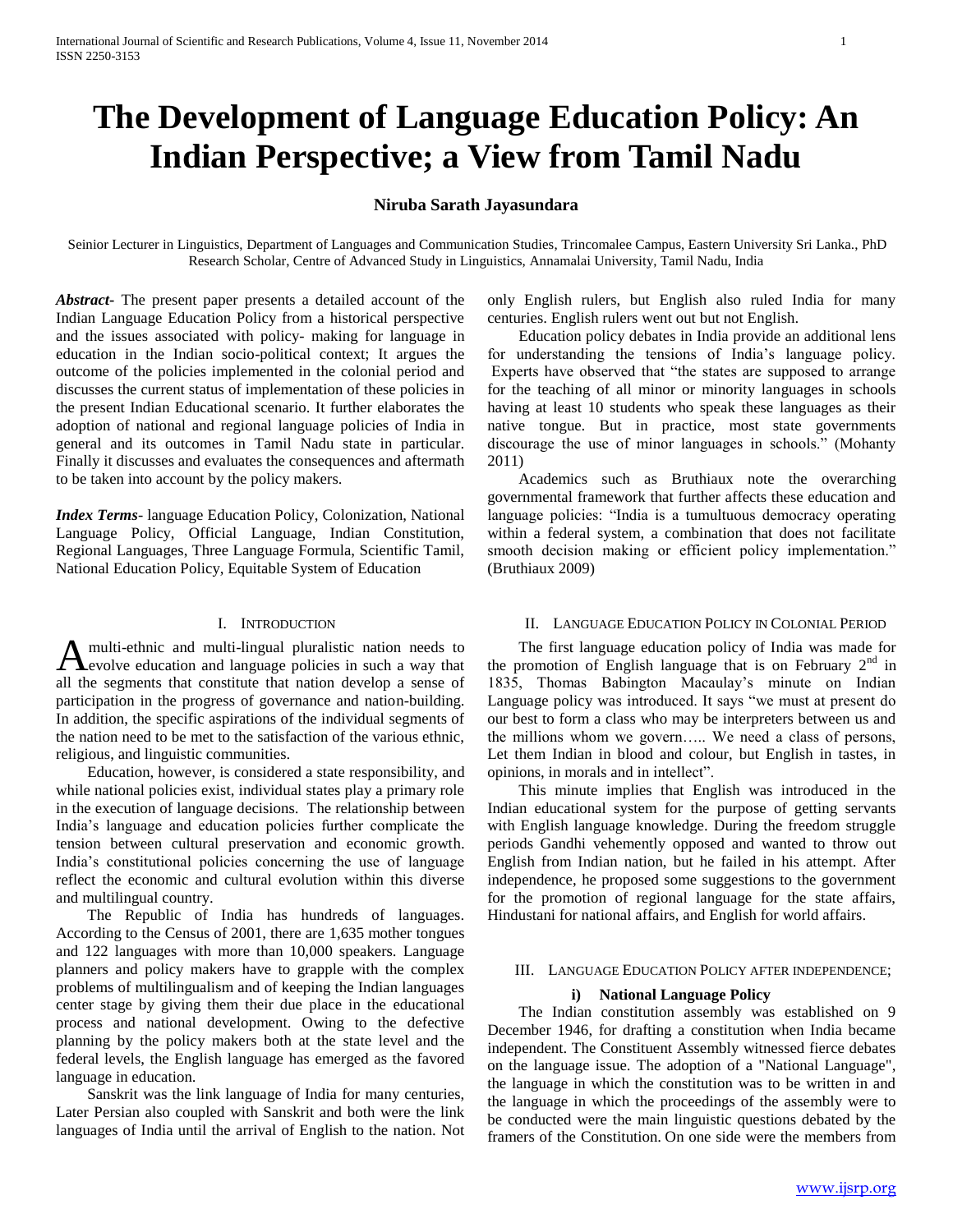the Hindi speaking provinces moved a large number of pro-Hindi amendments and argued for adopting Hindi as the sole National Language. On 10 December 1946, Dhulekar declared "People who do not know Hindustani have no right to stay in India. People who are present in the House to fashion a constitution for India and do not know Hindustani are not worthy to be members of this assembly. They had better leave."

 The adoption of Hindi as the national language was opposed by members from South India like T.T.Krishnamachchari G. Durgabai, T.A.Ramalingam Chettiyar N.G.Ranga. Gopalaswamy Ayyangar (all belonging to Madras) and S. V. Krishnamurthy Rao (Mysore). This anti-Hindi block favoured retaining English as official language.

## **ii) Official Language Policy**

 After three years of debate, the assembly arrived at a compromise at the end of 1949. It was called the Munshi-Ayyangar formula (after K.M. Munshi and Gopalaswamy Ayyangar) and it struck a balance between the demands of all groups. Part 17th of the Indian Constitution was drafted according to this compromise. It did not have any mention of a "National Language". Instead, it defined only the "Official Languages" of the Union.

 Hindi in Devanagari script would be the official language of the Indian Union. For fifteen years, English would also be used for all official purposes (Article 343). A language commission could be convened after five years to recommend ways to promote Hindi as the sole official language and to phase out the use of English (Article 344). Official communication between states and between states and the Union would be in the official language of the union (Article 345).English would be used for all legal purposes - in court proceedings, bills, laws, rules and other regulations (Article 348).The Union was duty bound to promote the spread and usage of Hindi (Article 351).

## IV. LANGUAGE POLICY IN INDIAN CONSTITUTION

 When developing its Constitution, Indian leaders enacted language policy that placed emphasis on both languagedevelopment and language-survival. The language policy contained within Part III of the Constitution defines language rights as fundamental rights – linking these language rights to education as well. The text acknowledges the innate challenges of educating a multilingual society with the legacy of a caste system by stating: "All minorities, whether based on religion or language, shall have the right to establish and administer educational institutions of their choice."

 This policy and subsequent documents have produced a school system that encourages tri-lingual education, with students learning their mother tongue, Hindi, and English. However, while the Constitution highlights the importance of mother tongues, in practice it has proven unfeasible to protect the 22 scheduled languages it lists, let along the hundreds of additional languages spoken by significant numbers of people.

 In 1950 the Indian constitution was established. Gandhi emphasized on Hindustani, and wanted it to be the official language of India. Later the concept of Hindustani was given up by the rulers. Gandhi achieved politically a lot but linguistically a little. In 1952, 15 major languages of India were recognized and placed in Eighth schedule.

 Indian states were established in 1956 on the basis of the regional languages of the majority people. Thus English was introduced in the Indian education system and rooted in all the lines of education. During the freedom struggle periods, Mahatma Gandhi vehemently opposed English and wanted "Hindustani" to be the prime language of our nation. Later in 1992 three more languages were added, and during 2002-2006 again four languages were added to the schedule. Now 22 languages are placed in the eighth schedule. They are Assami, Bangla, Boda, Dogri, Gujarathi, Hindi, Kashmiri, Kannada, Konkani, Maithili, Malayalam, Manipuri, Marathi, Nepali, Oriya, Punjabi, Tamil, Telugu, Santali, Sindi, Sanskrit and Urdu.

## V. REGIONAL LANGUAGE POLICY: CHRONOLOGICAL CHANGES IN TAMIL NADU GOVERNMENT POLICY

 In 1956, Indian states were established on the basis of majority regional languages and states were allowed to make their own official language for state affairs. According to the 345 section of the Indian constitution, in 1957, Tamil was made as the official language of the Tamil Nadu state by the official language act of the state number  $39/1956$  on  $19<sup>th</sup>$  January 1957. (When Bhavatchalam was chief minister and C.Suramaniyan was the minister for education)

 In 1960, President of India formed a committee for the promotion of Hindi to the status of official language of the nation. In 1965, Hindi was made as the official language of the nation and English was given the status of Associate official language. In1963, Three language formula was introduced in the nation, According to this formula a student who has completed the high school education, must have command of two languages besides English. That is first in his state language, second in Hindi, third in English. This three language formula was sincerely adopted by the Tamil Nadu government during 1963-65 and Hindi was introduced as a school subject. Insertion of Hindi in Tamil Nadu, created different attitudes in the minds of Tamilian and C.N. Annadurai lead the Hindi agitation movement. His language power and presence of mind attracted student community and many students involved in Hindi agitation movement under the leadership of Anna. Periyar, E.V.Ramaswamy also supported Arignar Anna in opposing Hindi and supporting English.

 The Tamil script reform developed by Periyar, was adopted by the MGR government and enforced on  $19<sup>th</sup>$  October 1978. Since 1978 many more activities were carried out for the development of Tamil "engum Tamil – etilum Tamil"

 Former Chief Minister J. Jayalalithaa decided that no student studying in Tamil Nadu should leave the school system without learning Tamil. Hence she took the "landmark" decision to introduce the subject "Ariviyal Tamil" (Scientific Tamil) from LKG to 12th standard in all categories of schools. At the same time, as also stated earlier the Tamil Nadu government is extremely trade-savvy and realises that knowledge of Tamil, while instilling a sense of pride in one's culture, is useless in the global scenario unless one is fluent in today"s lingua franca, English. English-speaking Tamils also have great opportunities in the IT industry. Thus while publicizing the decision on Tamil to gain political mileage, Jayalalithaa also quietly declared that English would be taught as a subject in all State Board schools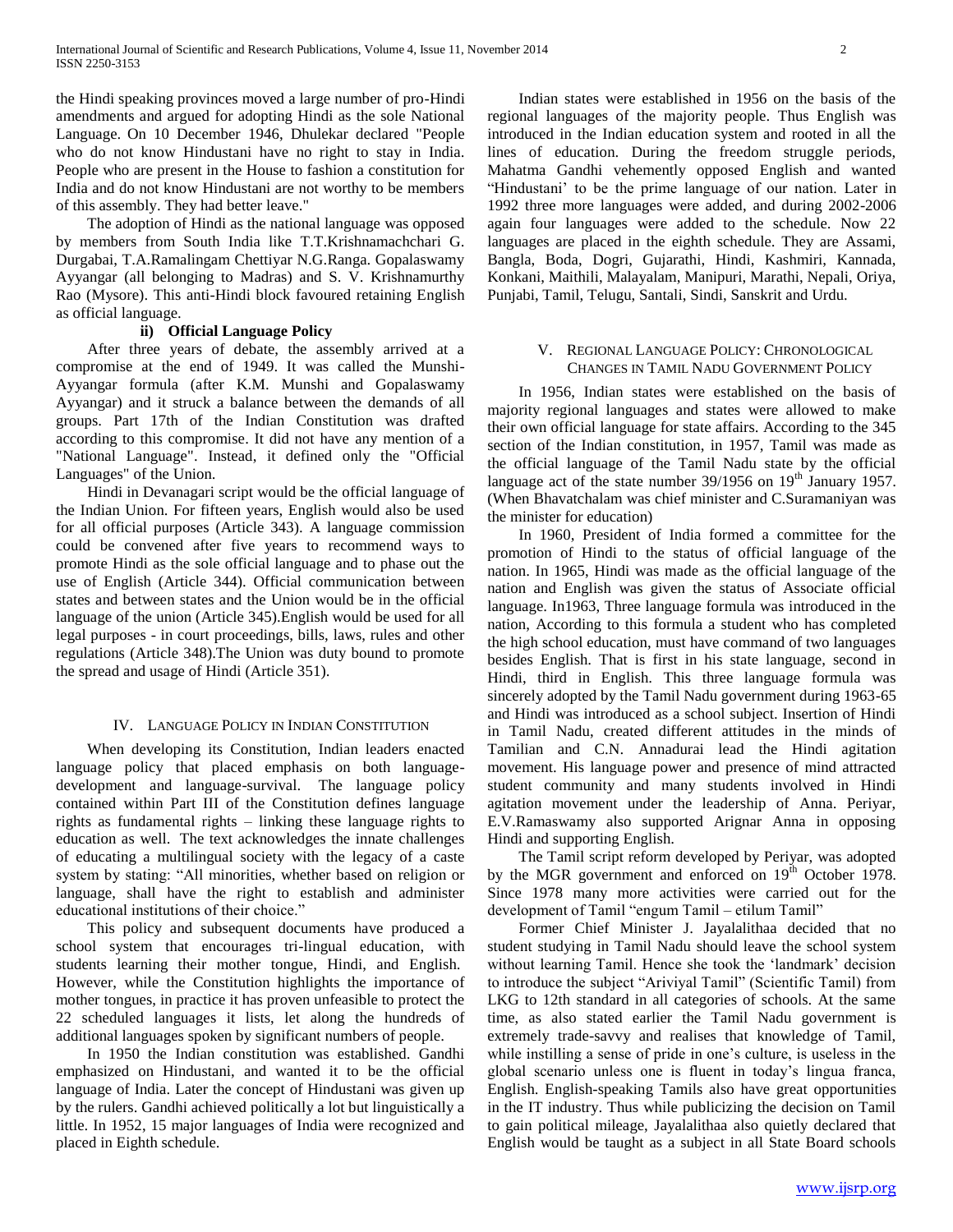from class I onwards. The government has also since 2003-04 been introducing English Language Laboratories in selected government High and Higher Secondary schools to combat the large number of students failing in the English subject. Unlike in the national boards, a second language is compulsory in all state board schools right until class 12.

 In 1986, Indian Prime minister Rajiv Gandhi introduced the "National Education Policy". This education policy provided for setting up Navodaya Schools, where the DMK claimed teaching of Hindi would be compulsory. The ADMK led by MGR (which had split from the DMK in 1972), was in power in Tamil Nadu and the DMK was the main opposition party. Karunanidhi announced an agitation against the opening of Navodaya Schools in Tamil Nadu. On 13 November, the Tamil Nadu Legislative Assembly unanimously passed a resolution demanding to abolish of Part  $17<sup>th</sup>$  of the constitution and for making English the sole official language of the union.

 On 17 November 1986, DMK members protested against the new education policy by burning Part XVII of the Constitution. Rajiv Gandhi assured Members of Parliament from Tamil Nadu that Hindi would not be imposed. As part of the compromise, Navodhaya schools were not started in Tamil Nadu. Currently, Tamil Nadu is the only state in India without Navodhaya schools.

The Karunanidhi government's Samacheer Kalvi (Equitable System of Education) policy is in force from the academic year 2010-2011. It is certain that due to the policy, based on twolanguage system (Tamil and English), the state will not allow, after 2015, Hindi, Urdu, Arabic, Persian, Telugu, Malayalam and Kannada in public examinations.

The object of the government is to do away with all the languages except Tamil and English from 2016. The text books will contain syllabi extolling the Tamil scholars and Periyar's teachings.

 Tamil Nadu government gives a great deal of importance to Tamil language. Those who study Tamil as main language obtain government scholarships and get great job opportunities. Tamil leaders such as Periyar, Annadurai and Karunanidhi all strong advocates of atheism, no doubt brought a renaissance in Tamil language. Their prolific writings were quite popular. Theatres and films helped them to bring alarming progress and great craze for the Tamil language. Within the span of fifty years there was a sea-change in the language both in spoken and written. All signboards bear Tamil language and all government buses carry the Tamil poet Valluar"s couplets.

## VI. OBSERVATIONS AND CONCLUSION

- i. Two language formulas seem to be purely political, because medium of instruction in Tamil was accepted in three language formula also.
- ii. For politicians, language is not for communication but for power. Hindi played a major role in the Tamil Nadu politics, and the political power was generated upon Hindi, so Hindi is a powerful language so far the Tamil Nadu politics is concerned.
- iii. Language agitations were held for the betterment of Tamil on three different phases. First it was against

Hindi in 1960s and 70s, second it was against Sinhalese in 1980s and third it is running now against English.

- iv. Two language formula now getting turned towards one language formula. If it is turned so, our younger generation may find difficulties in getting job markets in the globalized world, because globalization is nothing but Englishization.
- v. The hatred that the people developed upon each other"s language does not allow any Indian language to be the lingua franca of India instead of English.

With over 1,600 mother tongues from five different language families, the attempt to determine a single language as the "authentic" voice of India is ongoing but it is unlikely to be resolved. Given India"s increasingly prominent role on the world"s stage, the tension between supporting myriad cultures and economic forces put increasing pressure on the pragmatism of India"s language policies. India"s language policies demonstrate this duality. They waver between preserving the country"s rich language diversity and supporting economic objectives that increasingly depend on English, the widespread use of which is one of India"s greatest economic advantages.

#### **REFERENCES**

- [1] Abbasi, M. G., & Khattak, Z. I. (2010). Official Ways to Subjugate Languages-School Setting as a Cause of Pahari Dhundi-Kairali Decline. Language in India, 10(9), 19-27.
- [2] Aggarwal, JC. Major Recommendations of the Education Commission 1964-1968 New Delhi: Arya Book Depot.
- [3] Annamalai, E. (2004). Nativization of English in India and its effect on multilingualism. Journal of Language & Politics, 3(1), 151-162.
- [4] Bnatt, B.D.and J.C.Aggarwal1969 Educational Documents in India 1831- 1968 New Delhi: Arya Book Depot.
- [5] Bruthiaux, P. (2009). Multilingual Asia: Looking back, looking across, looking forward. AILA Review, 22(1), 120-130.
- [6] Chaturvedi, M.G. and B.V. Mohale 1916 Position of Language in School Curriculum in India Delhi: National Council of Educational Research and Training.
- [7] Chakleda, 1981Linguistic Minority as a Cohesive Force in Indian Federal Process Delhi: Associated Publishing House.
- [8] Das Gupta, J.1970 Language Conflict and National Development Berkeley: University of California Press.
- [9] Ekka, F.1984 Status of Minority Languages in the Schools of India International Education Journal,
- [10] India, Government of 1953 Secondary Education Commission Report New Delhi: Ministry of Education
- [11] Groff, C. (2007). Status and Acquisition Planning and Linguistic Minorities in India. Working Papers in Educational Linguistics, 22(1), 15-41.
- [12] Guha Ramachandra (2008) India after Gandhi: the history of the world"s largest democracy Harper Perennial.ISBN 978-0-06-095858-9. OCLC 76961156
- [13] Hornberger, N., & Vaish, V. (2009). Multilingual Language Policy and School Linguistic Practice: Globalization and English-Language Teaching in India, Singapore and South Africa. Compare, 39(3), 305-320.
- [14] India, Government of1959 Report of University Education Commission1941-1949,New Delhi.
- [15] India, Government of.1966.Report of the Education Commission New Delhi.
- [16] Kachru,B.B.1983 The Indianization of English NewDelhi: Oxford University Press'.